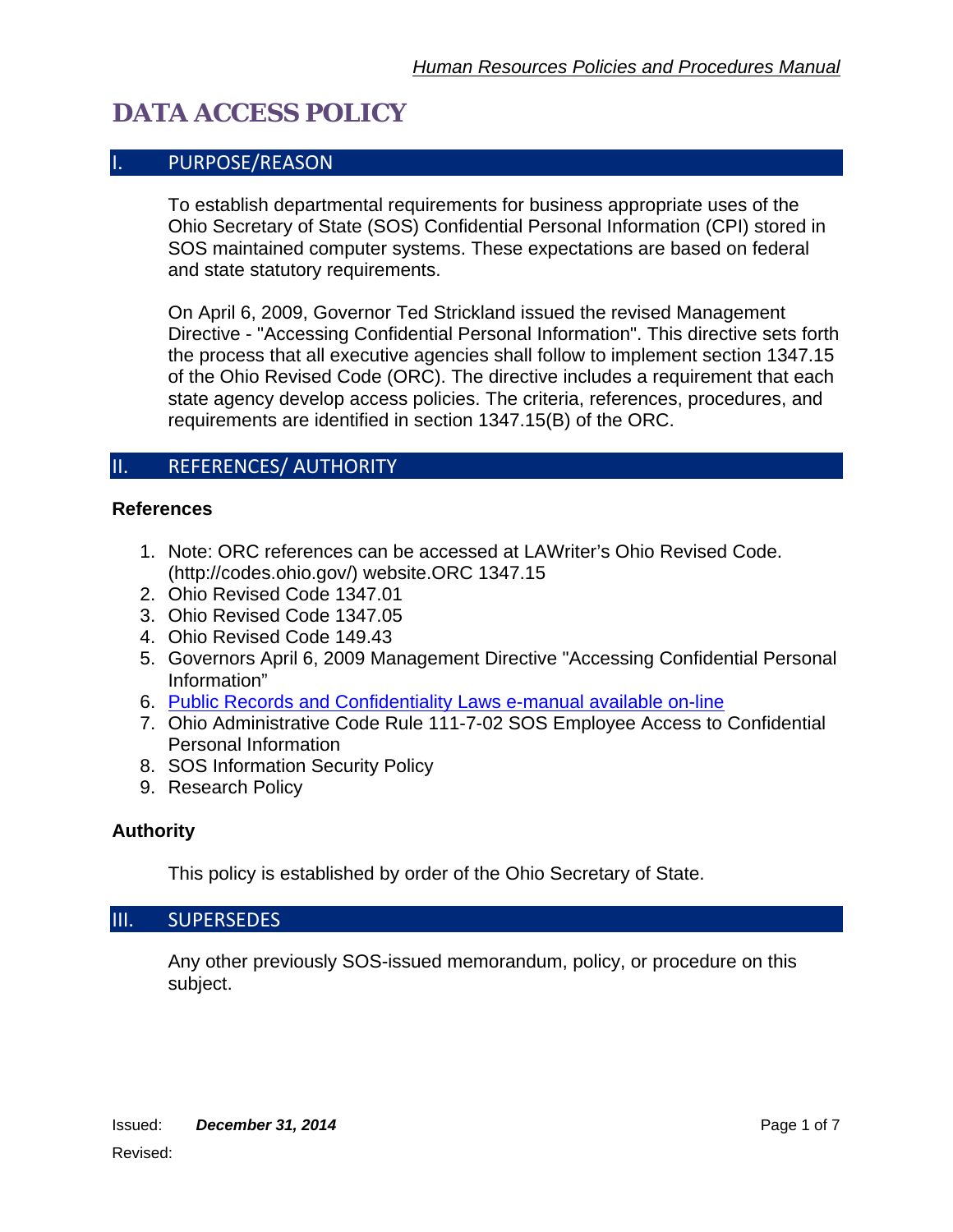### IV. SCOPE

This policy applies to all SOS employees, vendors, temporaries, contractors, and consultants.

### V. POLICY

### A. Standard

1. The Ohio Secretary of State may need to maintain CPI about Ohio citizens and businesses in order to exercise its mission to provide regulatory protection for oversight of the Elections process, Campaign Finance compliance, custodian of Business Filings, Uniform Commercial Code Transactions (UCC), Document Certification, Historical Records, Ministers Licenses, and Notary Commissions. It is the responsibility of SOS to ensure that this information, whether stored electronically, or on other media, is properly protected.

This policy establishes the valid reasons for accessing CPI. A threat to the security of CPI represents a threat to the SOS's ability to provide services. Each employee must understand their role in maintaining the security and privacy of CPI they access.

#### B. Criteria for accessing CPI

- 1. Each information owner determines the level of access required for an employee of the agency to fulfill his or her job duties. The determination of access to CPI shall be approved by the employee's supervisor, as well as the information owner, prior to providing the employee with access to CPI. Should an employee's job duties change due to a transfer or termination, a review and/or revision to the employee's access to CPI shall be performed. When an employee's job duties no longer require access to CPI, access shall be removed.
- C. Reasons for Accessing CPI
	- 1. Access to and use of CPI collected and maintained by the SOS is strictly limited to purposes authorized by SOS. The purpose should be directly related to the system user's official job duties and work assignments.
	- 2. Below are lists of valid and non-valid reasons for accessing CPI (regardless of whether the CPI is maintained electronically or on other media) that are common across all lines of business.
	- 3. Valid Reasons including, but not limited to:
		- a. In the course of administering or performing job duties related to the following processes, authorized employees of the agency would have valid reasons for accessing CPI: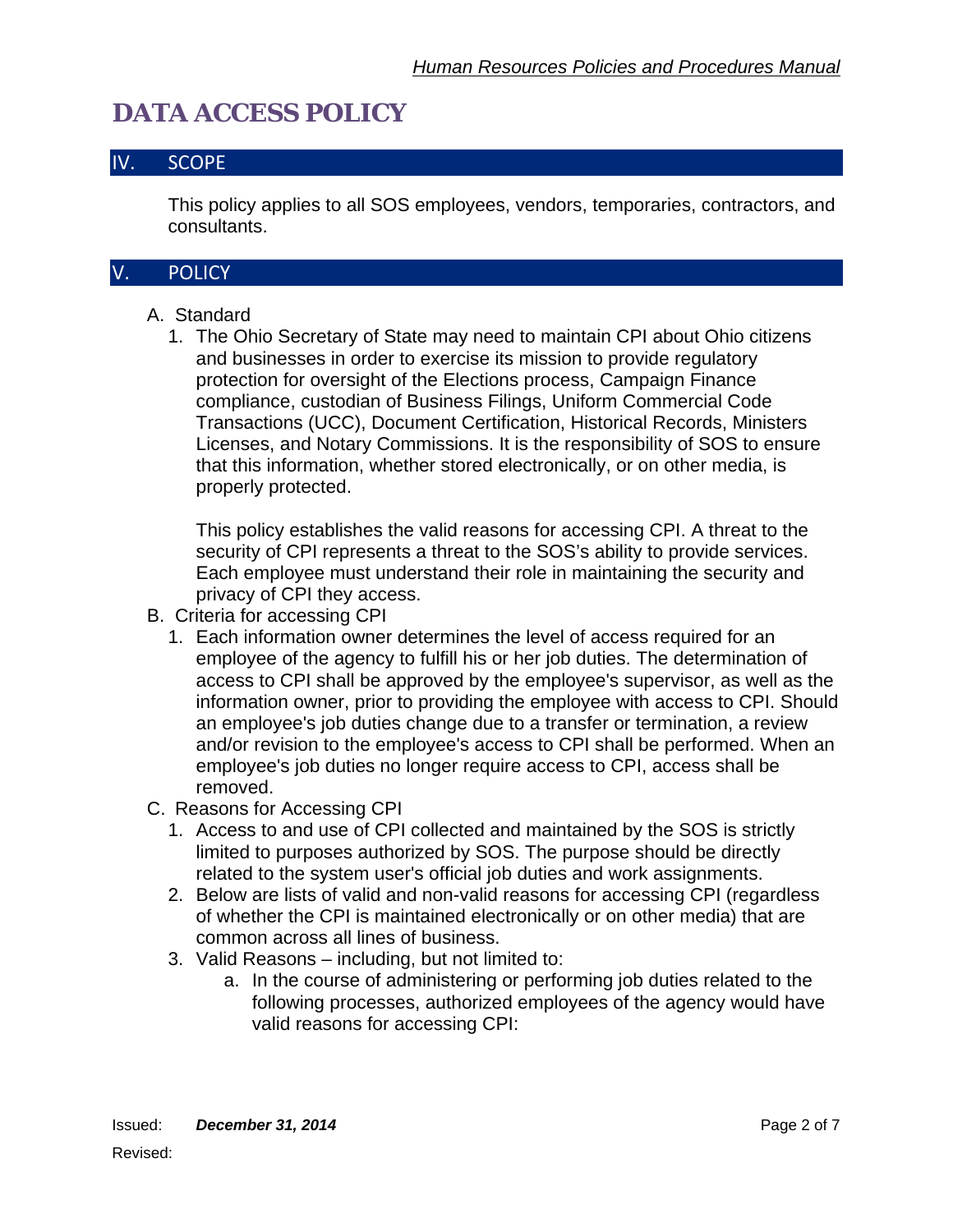- b. Responding to (a) public records requests, when public records are comingled with CPI, or (b) records requests made by the individual for his/her own CPI;
- c. Program administration, including (a) compliance with federal/state laws and regulations, (b) processing or payment of filings, (c) eligibility determinations, (d) audits, investigations and oversight, (e) licensing and certification, and (f) administrative hearings;
- d. Litigation (including discovery and responding to court orders and subpoenas);
- e. Human resource matters (hiring, promotion, demotion, discharge, salary/compensation issues, leave requests/issues, time card approvals/issues);
- f. Complying with an Executive Order or policy;
- g. Complying with an agency policy or a state administrative policy issued by the Department of Administrative Services (DAS), the Office of Budget and Management (OBM), or other similar state agencies;
- h. Research in the maintenance of agency specific programs as allowed by statute;
- i. Complying with a collective bargaining agreement provision.
	- 1. Note that the citations listed above are not all-inclusive. For a more complete list of public records and confidentiality laws applicable to SOS-administered programs, please visit the Public Records and Confidentiality Laws e-manual available online.
- 4. Non-Valid Reasons including, but not limited to:
	- a. Access that result in personal or political gain.
	- b. Commercial use unrelated to official departmental business.

5. Intentional violations of this policy shall result in disciplinary action up to and including removal in accordance with current disciplinary guidelines.

### VI. PROCEDURE

- A. Upgrades to existing SOS computer systems, or acquisition of any new computer systems that store, manage, or contain CPI, shall include a mechanism for recording access of CPI by users of the system.
- B. Two exceptions for the need to log access to CPI:
- **Issued:** *December 31, 2014* **Page 3 of 7 Page 3 of 7 Page 3 of 7**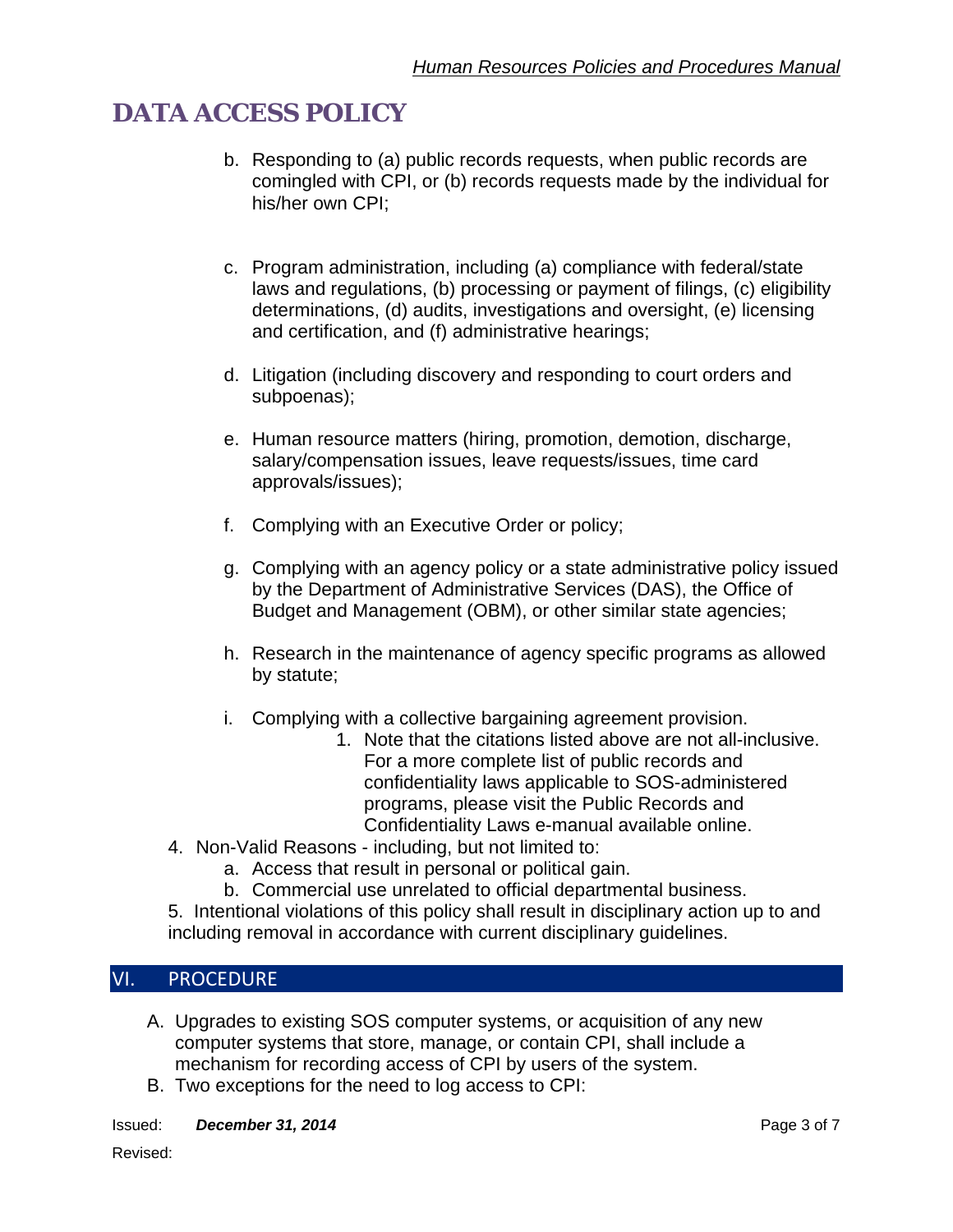- 1. The access occurs as a result of research performed for official agency purposes, routine office procedures, or incidental contact with the information, unless the conduct resulting in the access is specifically directed toward a specifically named individual or a group of specifically named individuals. E.g., a helpdesk staff person is requested to assist in the resolution of a program or technical issue and in the course of resolving the issue they must access CPI.
- 2. The access is for CPI about an individual, and the access occurs as a result of a request by that individual or their legal representative for CPI about that same individual.
- C. Information Requests
	- 1. Upon the signed written request of any individual whose CPI may be kept by the agency, the agency shall do all of the following:
	- 2. Verify the identity of the individual;
	- 3. During the pendency of an ongoing investigation about the individual, determine what, if any, records can be shared with that individual;
	- 4. Provide to the individual the CPI that does not relate to an investigation about the individual, or is otherwise not excluded per chapter 1347 of the ORC.
- D. Notification of Invalid Access
	- 1. Upon discovery or notification that CPI has been accessed by an agency employee for an invalid reason, the agency shall:
		- a. Take steps to notify the person whose information was invalidly accessed as soon as practical, and to the extent known at the time.
	- 2. Delay of Notification
		- a. The agency may delay notification for a period of time necessary to ensure that the notification will not delay or impede an investigation or jeopardize homeland or national security.
		- b. The agency may delay the notification consistent with measures necessary to determine the scope of the invalid access. This includes which individuals' CPI invalidly was accessed, and to restore the reasonable integrity of the system.
	- 3. Once determined that notification will not delay or impede an investigation, the agency must disclose to the individual the access to CPI made for an invalid purpose.
	- 4. The notification given by the agency shall inform the individual of the type of CPI invalidly accessed, and the date(s) of the invalid access (date approximations shall be as close as possible).
	- 5. Notification may be made by any method determined to accurately inform the person of the invalid access, including written, electronic, or telephone notice.
- E. The Secretary of State shall designate an employee of the agency to serve as the Data Privacy Point of Contact, under the working title of Chief Privacy Officer (CPO). The SOS CPO shall work closely with the State of Ohio CPO, and State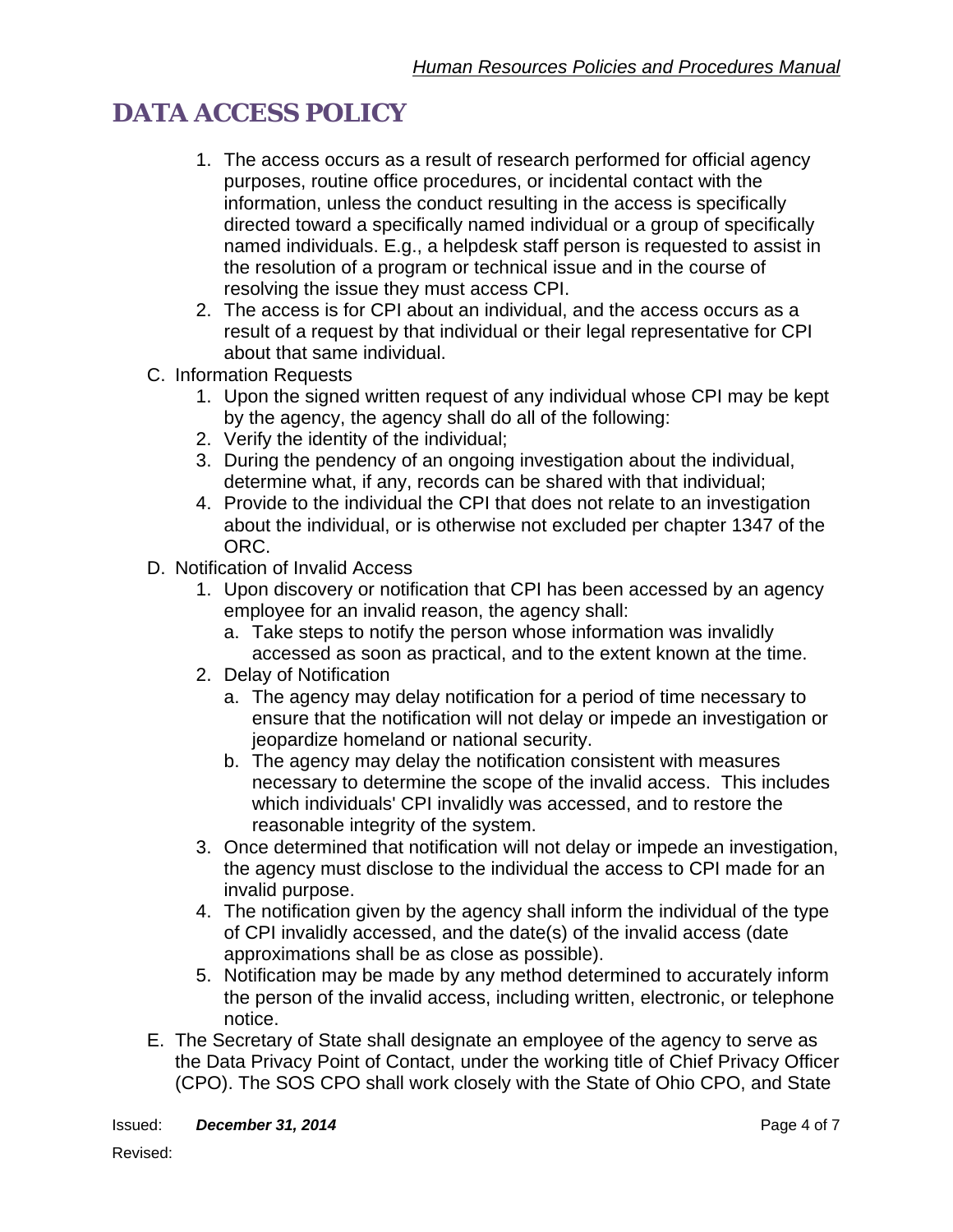Chief Security Officer (CSO), to assist the SOS with the implementation of CPI privacy protections and compliance with Section 1347.15 of the ORC.

- F. The SOS CPO will ensure the timely completion of the Privacy Impact Assessment form developed by the State Office of Information Technology (OIT).
- G. The CPO will ensure that all SOS computer systems containing CPI employ passwords, or an equivalent form of authentication, as deemed appropriate through a Privacy Impact Assessment to ensure access to CPI is kept secured.
- H. All SOS employees shall undergo training that will, at a minimum, include awareness of all applicable statutes, rules, and policies governing access to CPI they may come into contact as part of their assigned job duties.
- I. The SOS will create a poster describing agency policies related to the protection of CPI. Copies of the poster will be placed in appropriate locations to ensure visibility by all employees.
- J. All agency employees must acknowledge receipt of, understanding of, and compliance with this policy.
- K. Discipline
	- 1. Violation of any portion of this policy may result in disciplinary action or contractual penalties and may be cause for termination. Additionally, an employee may be subject to a civil action or criminal prosecution as a result of inappropriate use or misuse of IT equipment.
	- 2. Discipline will be consistent with SOS, civil service and contractual rules and regulations, and the CWA contract. The Ohio Revised Code designates certain misuses of IT equipment as criminal offenses.

### VII. DEFINITIONS

- 1. "*Access*" as a noun means an opportunity to copy, view, or otherwise perceive. As a verb, "access" means to copy, view, or otherwise perceive.
- 2. "*Acquisition of a new computer system*" means the purchase of a computer system, as defined in this chapter, which is not a computer system currently in place nor one for which the acquisition process has been started as of the effective date of the agency rule addressing ORC 1347.15 requirements.
- 3. "*Computer system*" means a "system," as defined by section 1347.01 of the ORC that stores, maintains, or retrieves personal information using electronic data processing equipment.
- 4. "*Confidential Personal Information* (*CPI*)" means "confidential personal information" as defined in section 1347.15(A) (1) of the ORC. For SOS, CPI includes any non-public information about SOS employees, contractors, and service providers (such as social security numbers and non-work-related addresses).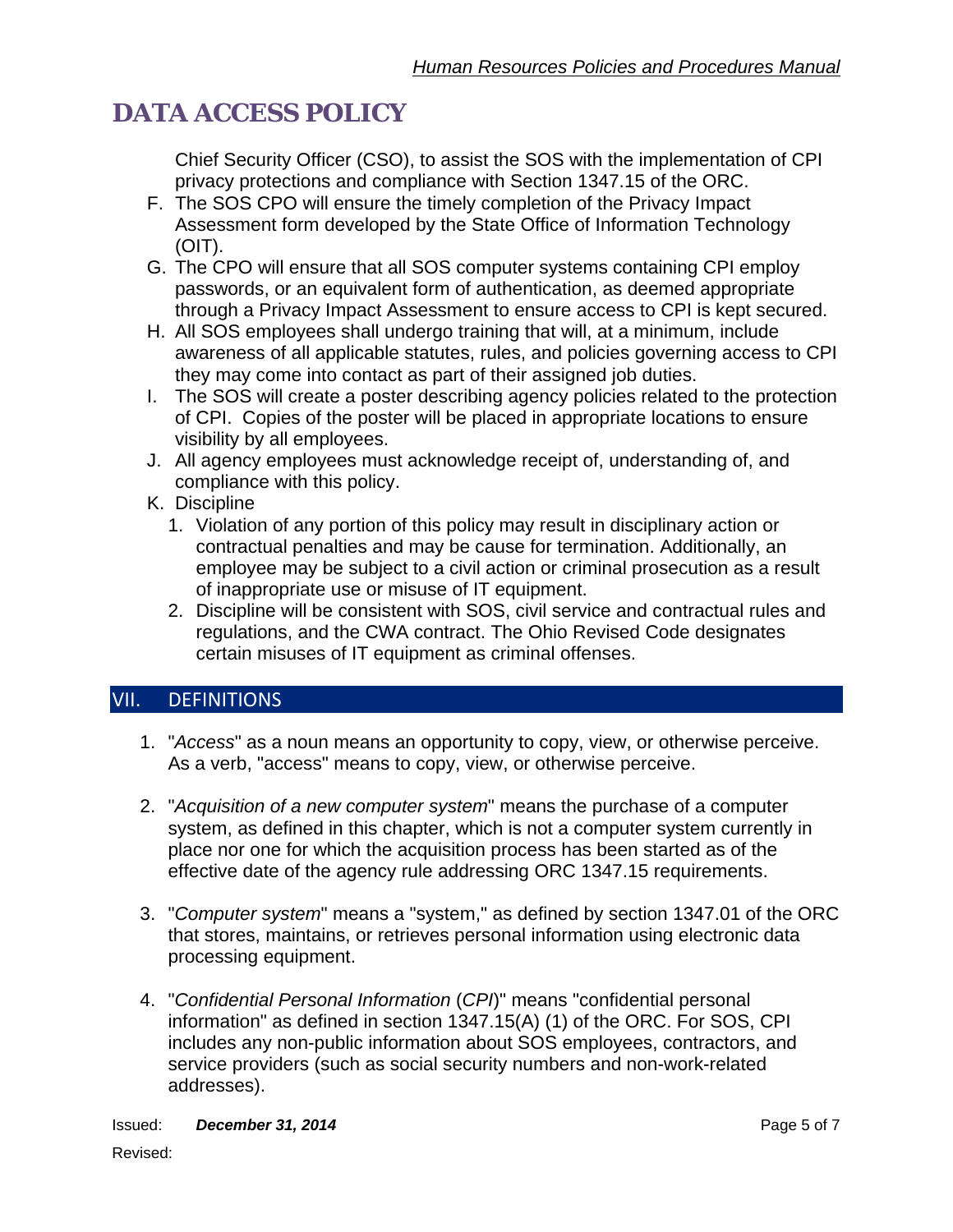- 5. "*Employee of the state agency*" means each employee of a state agency regardless of whether he or she holds an elected or appointed office or position within the state agency. "Employee of the state agency" is limited to the specific state agency that has the appointing authority for the employee.
- 6. "*Incidental contact*" means contact with the information that is secondary or tangential to the primary purpose of the activity that resulted in the contact.
- 7. "*Individual*", in the context used in ORC 1347.15(C)(1)(b) means the subject of the CPI or the subject of the CPI's authorized representative, legal counsel, legal custodian or legal guardian, and anyone as otherwise permitted under state or federal law acting on behalf of, or in furtherance of, the interests of the subject of the CPI. Individual does NOT include an opposing party in litigation, or the opposing party's legal counsel, or an investigator, auditor or any other party who is not acting on behalf of, or in furtherance of the interests of, the subject of the CPI, even if such individual has obtained a signed release from the subject of the CPI.
- 8. "*Information owner*" is the one individual appointed in accordance with section 1347.05(A) of the ORC to be directly responsible for a system.
- 9. "*Person*" means natural person.
- 10."*Personal information*" means "personal information" as that term is defined in section 1347.01(E) of the ORC.
- 11."*Personal information system*" means a "system" that "maintains" "personal information" as those terms are defined in section 1347.01 of the ORC. "System" includes manual and computer systems.
- 12."*Research*" means to explore, analyze, or examine data.
- 13."*Routine*" means common place, regular, habitual, or ordinary.
- 14."*System*" means "system" as defined in section 1347.01(F).
- *15."*Upgrade*"* means a substantial redesign of an existing system for the purpose of providing a substantial amount of new application functionality, or application modifications which would involve substantial administrative or fiscal resources to implement. "Upgrade" does not include maintenance, minor updates and patches, or modifications that entail a limited addition of functionality due to changes in business or legal requirements. For the purposes of this policy SOS